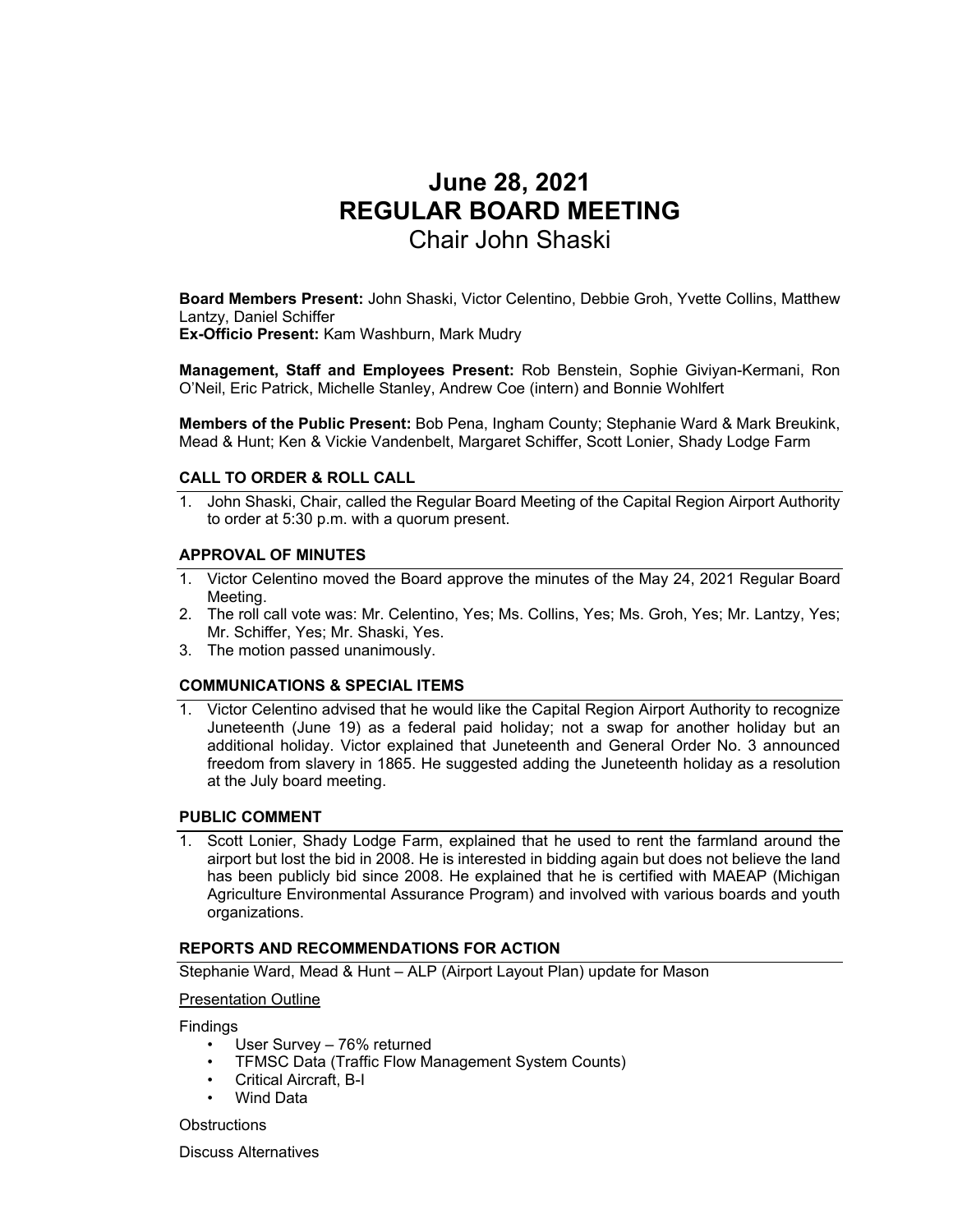Schedule/Next Steps

#### **Questions**

Discussions included the following topics:

- North/South runway
- Update or relocation of the AWOS (Automated Weather Observing System)
- Need for additional hangars
- Development options along Kipp Road

# **#21-18 Assignment and Amendment of the KBS Trust #5 Lease – Concession Agreement**

- a. Matthew Lantzy moved the Capital Region Airport Authority Board approve the assignment and amendment of the KBS Trust #5 Lease – Concession Agreement and authorized the President – CEO to sign all associated documents on behalf of the Authority.
- b. The roll call vote was: Mr. Celentino, Yes; Ms. Collins, Yes; Ms. Groh, Yes; Mr. Lantzy, Yes; Mr. Schiffer, Yes; Mr. Shaski, Yes.
- c. The motion passed unanimously.

# **#21-19 Purchase of Additional Credited Service from MERS**

- a. Matthew Lantzy moved the Capital Region Airport Authority Board approve Eric Patrick's request to purchase eight (8) months of additional credited service as provided for in the MERS Plan Document.
- b. Yvette Collins asked if this was common; Nicole indicated that several other employees have purchased credited service.
- c. Debbie Groh wondered if the change in Eric's position contributed to his decision to retire. Eric chose not to speak to the topic in the public meeting forum. Dan Schiffer asked for clarification on the benefit; Eric explained the financial benefit of using sick leave and vacation payout to buy the 8 months of service. John Shaski added that Eric has been an invaluable member of the Authority. Eric acknowledged that the airport has been very good to him, and he appreciated the comments.
- d. The roll call vote was: Mr. Celentino, Yes; Ms. Collins, Yes; Ms. Groh, Yes; Mr. Lantzy, Yes; Mr. Schiffer, Yes; Mr. Shaski, Yes.
- e. The motion passed unanimously.

#### **#21-20 Labor agreement between the CRAA and the American Federation of State, County and Municipal Employees (AFSCME) for Maintenance Department Bargaining Unit members**

- a. Victor Celentino moved the Capital Region Airport Authority Board approve the adoption of a new twelve (12) month agreement, including the terms of the agreement with the Maintenance Department Unit of the American Federation of State, County and Municipal Employees (AFSCME) effective July 1, 2021 through June 30, 2022, and authorized the President & CEO to sign all related documents on behalf of the Authority.
- b. Matthew Lantzy asked if the term of the contract is generally one year. Sophie Giviyan-Kermani stated that the term has been one year to three years; the most recent contract was 18 months.
- c. The roll call vote was: Mr. Celentino, Yes; Ms. Collins, Yes; Ms. Groh, Yes; Mr. Lantzy, Yes; Mr. Schiffer, Yes; Mr. Shaski, Yes.
- d. The motion passed unanimously.

# **#21-21 Labor agreement between the CRAA and the Police Officers Association of Michigan (POAM) for the Public Safety and Operations Bargaining Unit**

a. Victor Celentino moved the Capital Region Airport Authority Board approve the adoption of a new twelve (12) month agreement, including the terms of the agreement with the Police Officers Association of Michigan (POAM) for the Public Safety and Operations Unit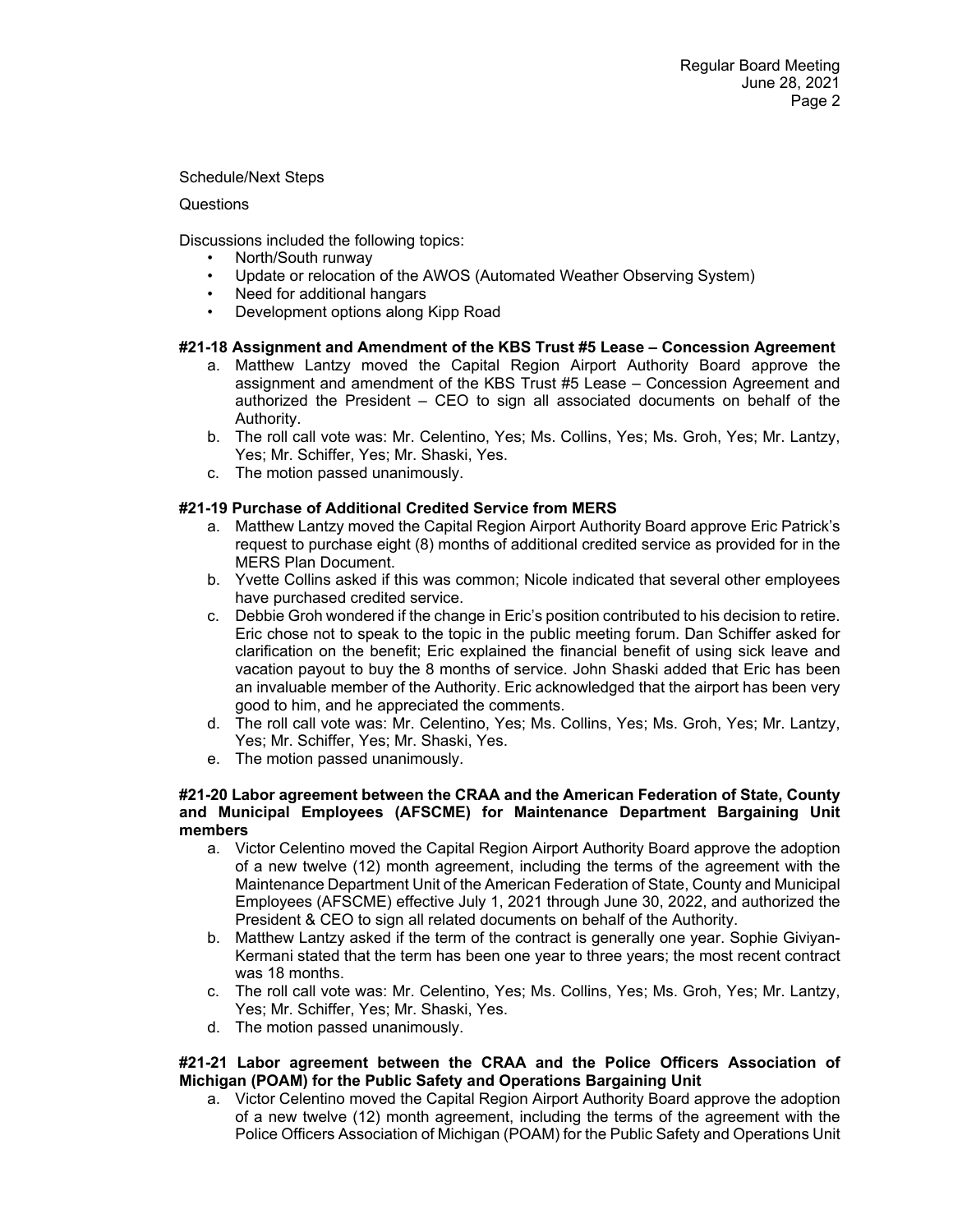effective July 1, 2021 through June 30, 2022, and hereby authorized the President & CEO to sign all related documents on behalf of the Authority.

- b. Questions were posed regarding the "start step" change, the applicable bachelor's degree, and how the 3% increase in the wage scale compares to the market.
- c. The roll call vote was: Mr. Celentino, Yes; Ms. Collins, Yes; Ms. Groh, Yes; Mr. Lantzy, Yes; Mr. Schiffer, Yes; Mr. Shaski, Yes.
- d. The motion passed unanimously.

# **REPORTS**

# **Sophie Giviyan-Kermani, Director of Finance & Accounting**

Sophie introduced Andrew Coe, summer intern, and shared that he is assisting with the request for proposal for restaurant services and collecting historical PFC (Passenger Facility Charges) data.

Presented financials for period ending April 30, 2021.

- Overall YTD operating revenues are \$5,052,111, less than budgeted by \$947,895, and less than the prior year same period by \$2,745,526.
- Year-to-date airline revenue is \$2,775,349, which is less than budgeted by \$1,304,333, and less than the prior year same period by \$1,729,978.
- Year-to-date concessions' revenue is \$534,642, more than budgeted by \$337,300, and less than the prior year same period by \$175,582.
- Year-to-date operating expenses are \$6,775,700, less than budgeted by \$769,209, and less than the prior year same period by \$317,903.
- Year-to-date payroll expenses are \$3,477,172, less than budgeted by \$315,169 due to several open positions.
- Year-to-date service expenses are \$866,314, less than budgeted by \$356,195 due to the change in contract with U.S. Customs and Border Protection.
- Year-to-date utilities expenses are \$702,873, less than budgeted by \$198,873 because we have not received the bill for glycol, and prices for fuel were down at the beginning of the fiscal year.
- Year-to-date maintenance expenses are \$777,552, more than budgeted by \$256,670 due to
	- moved crack sealing from capital to operating expenses
		- increased expenses related to COVID
		- lead removal for the gun range
- Expenses for line items 'Supplies', 'Employee Development', and 'Marketing & Advertising' are less than budgeted due to efforts to reduce expenses.
- CARES ACT YTD reimbursement is \$4,117,190 for Lansing plus \$917,462 received in June 2021.
- Net Income YTD is \$7,845,090, more than budgeted by \$2,438,844 due to CARES ACT funding.

Sophie added that another 2.9 million for Lansing and \$32,000 for Mason (stimulus money) has been allocated but not awarded yet.

Victor Celentino asked about the airline revenue negative variance (actual to budget); Sophie explained that the variance is due to the mid-year rates and charges change that was retroactive to July 1, 2020. Victor also asked about the concession's revenue positive variance and Sophie explained that the car rental companies performed better than anticipated during Covid with passengers driving instead of flying.

Matthew Lantzy inquired about the May 2020 parking counts of zero; Johns Shaski explained that during Covid the parking was free.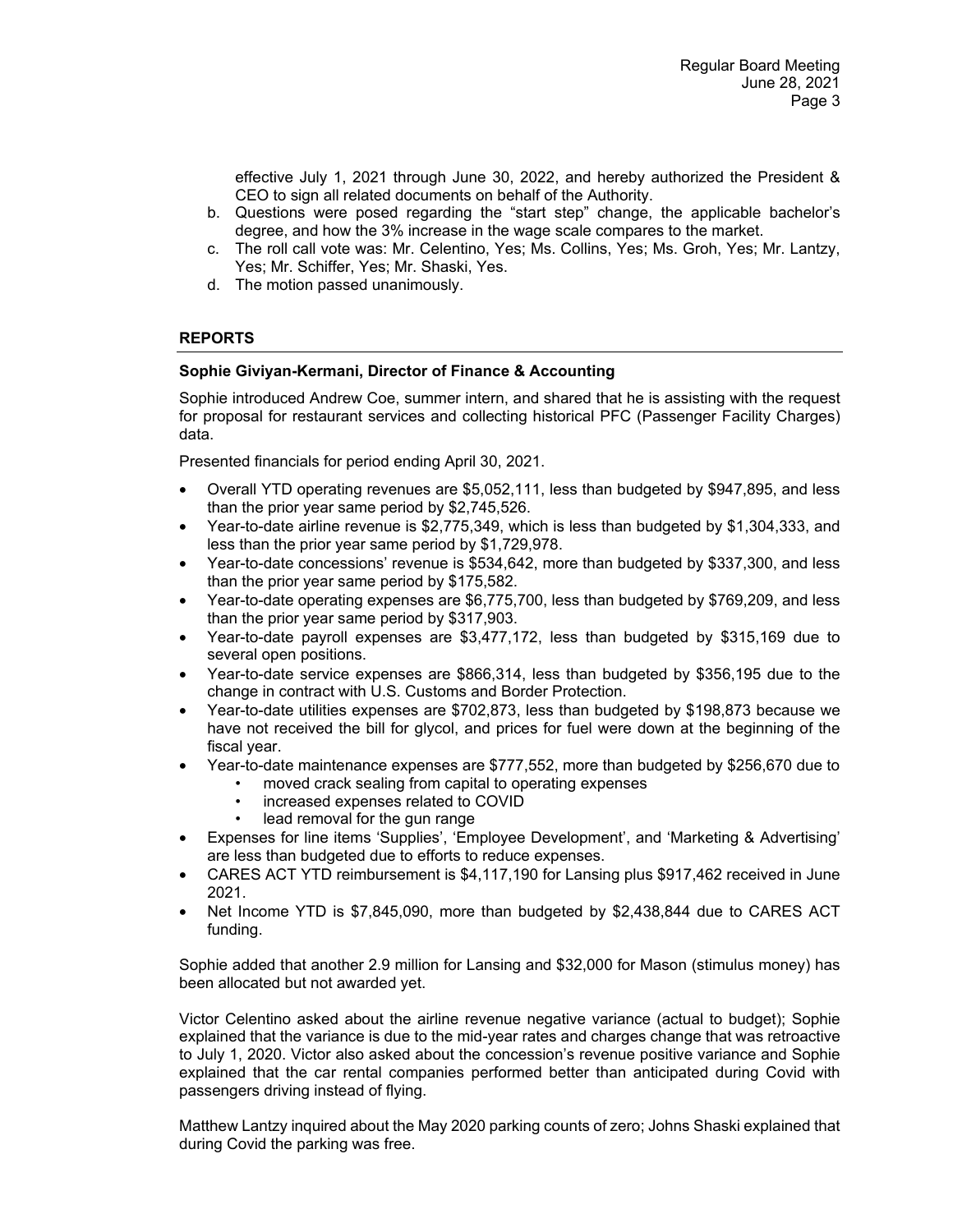Debbie Groh asked about the Cash & Investments increase on page 11 of the board report; Sophie explained that revenue was higher than expected due to the stimulus money.

## **Nicole Noll-Williams, President & CEO**

This is Nicole's  $8<sup>th</sup>$  week with the Authority, and she is following the key priorities outlined in her 30/60/90 Day Plan. She has had over 75 meetings including Community/Political Leaders, Tenants and Consultants. She has also provided 6 media interviews and met with 18 airlines. She is delighted to be serving now as the President & CEO.

As she mentioned in her meetings with board members, ex-officios and CRAA staff, priorities that will engage us are:

- Retain and expand scheduled passenger air service
- Retain and expand charter passenger services
- Increase cargo tonnage
- Increase land development

Our tenants were experiencing a lack of staff, so Julie Harris took the lead on hosting a Job Fair. 50+ candidates attended the 2-day event and tenants requested we host another Job Fair in the fall.

There was a total of 43 candidates for the Director of Marketing position. 12 candidates were given phone interviews and 5 in-person interviews were held. We had a diverse interview committee including Kevin Hamilton representing the Mid-Michigan Business Travel Coalition, Julie Pingston, President of the Lansing Convention & Visitors Bureau, Micki O'Neil, Chief Communications Officer with Ingham ISD, Jill Holden, Partner of GUD Marketing, as well as the CRAA Leadership Team. The final 3 candidates have been selected and we hope to have the position filled by the end of the week.

We currently have 41 applicants for the Director of Business Development position. This director will handle all east end land development and contracts with tenants.

Distribution of the RFP (Request for Proposal) for a management agreement for the restaurant will occur by the middle of July.

A recent FAA meeting highlighted the need to close out a couple grants. All information will be sent to MDOT by the end of this week.

Construction is underway for the new Market Twenty-Four Seven on the second floor with completion planned for the end of July. This area used to be the Top Flight Club.

Nicole asked Ron O'Neil to provide an update on the PFAS (Per- and polyfluoroalkyl substances) testing. Ron reported that we received a \$201,966 grant from the State of Michigan for testing. Triterra is the environmental consultant conducting the tests with an agreement duration of 13 months (December 2020 – January 2022). They have completed testing on 31 wells; all drinking water wells are clean.

# Airline updates

LAN August 2021 seat capacity will be down 26% compared to 2019; September is down 22%.

- American will fly more capacity this summer than in 2019
- United and Delta continue to be much more conservative as compared to American
- In September, United will change from a 70- seat aircraft to two 50-seat aircrafts; gain of 30 seats
- Carriers indicate the business traffic is still down 85%; almost all traffic is leisure-oriented